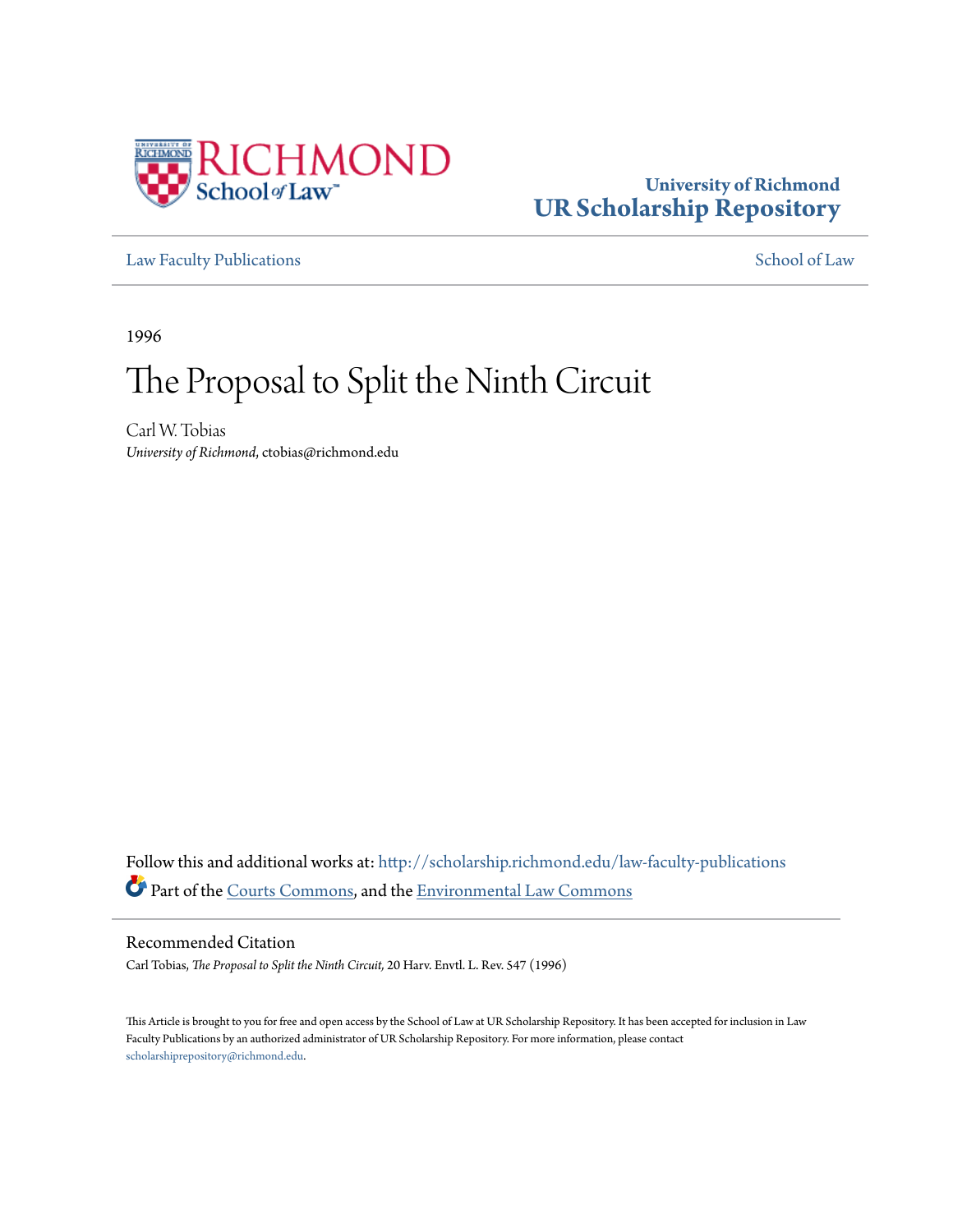### THE PROPOSAL TO SPLIT THE NINTH CIRCUIT

#### *Carl Tobias\**

Individuals and organizations concerned about natural resources should be aware of the recent controversial proposal to divide the United States Court of Appeals for the Ninth Circuit. During the first session of the 104th Congress in the fall of 1995, the United States Senate Judiciary Committee approved Senate Bill 956, a measure that would establish a new Twelfth Circuit consisting of Alaska, Arizona, Idaho, Montana, Nevada, Oregon, and Washington, and that would leave California, Hawaii, Guam, and the Northern Mariana Islands in the Ninth Circuit. The Judiciary Committee vote was important for two reasons: the circuit's division could substantially affect natural resources in the region and throughout the nation, and no prior proposal to split the circuit has ever progressed so far, making bifurcation a possibility in the second session of the 104th Congress.

The stunning quantity and quality of resources that lie within the Ninth Circuit accentuate the environmental significance of the circuit-splitting issue. Many of the country's national parks, wilderness areas and wild and scenic rivers are located in the Ninth Circuit. Indeed, more than seventy percent of the federal public lands in the United States are within the circuit's jurisdiction.

Senators who represent Alaska, Idaho, Montana, Oregon, and Washington introduced the current circuit-dividing measure in May 1995. Senator Slade Gorton (R-Wash.) and Senator Conrad Burns (R-Mont.) have led the fight to bifurcate the circuit, and Senator Burns successfully pushed for holds on all nominees to the Ninth Circuit until Congress split the circuit. Although the bill initially stalled, the placement of holds on nominees apparently led Senator Orrin Hatch (R-Utah), Chair of the Judiciary Committee, to schedule a hearing on the proposed legislation in September 1995.

The sponsors have articulated three major propositions that support the measure, while opponents have formulated numerous responses to these ideas and developed several independent arguments against dividing the circuit. First, S.956's proponents contend that the Ninth Circuit's massive size engenders problems.

<sup>\*</sup> Professor of Law, University of Montana.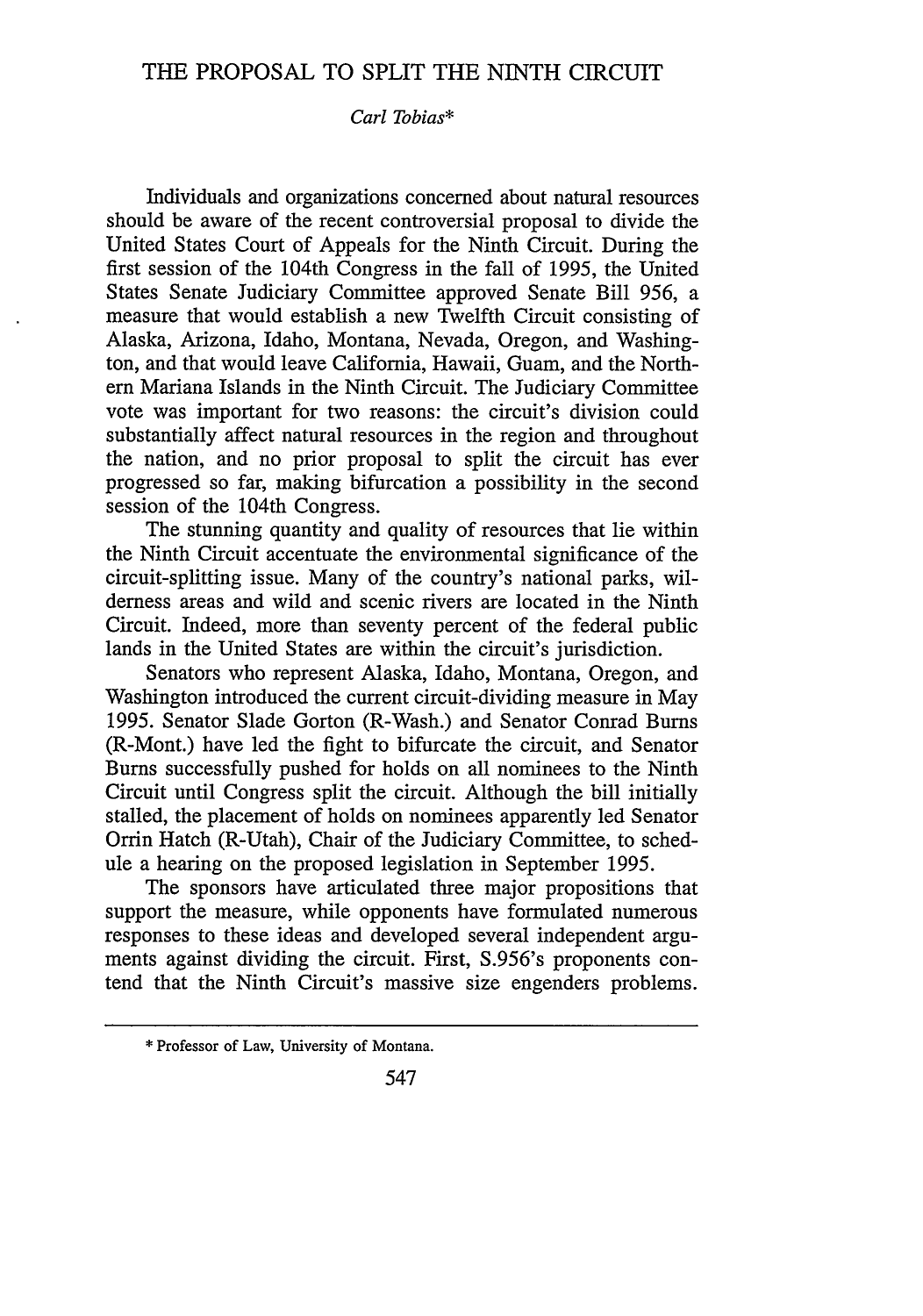These problems include geographic magnitude, the travel and concomitant expense entailed, the population served, the large number of judgeships (twenty-eight), the circuit's caseload and corresponding time for resolving appeals, and the expense of operating the circuit.

But the bill's opponents have responded in several ways to the propositions regarding size. They claim that the circuit has implemented reforms that treat the complications created by size. For instance, the location of court administrative units in Pasadena, Portland, and Seattle, where appeals can be orally argued, lessens the distances that lawyers and litigants must travel. Critics of the bill also suggest that the circuit's large size is an asset. For example, it offers economies of scale, and affords considerable diversity in the novelty and complexity of appeals, and in judges' race, gender, political perspectives and geographic origins.

A second important contention of S.956's advocates is that the circuit's case law is inconsistent. Proponents point out that the statistical opportunities for conflicting opinions are great; for instance, 3278 combinations of three-judge panels can theoretically be constituted to resolve an issue. However, the Ninth Circuit Executive Office and federal court experts who analyzed judicial decisionmaking in the circuit discovered insufficient inconsistency to warrant concern. The circuit nonetheless instituted measures to reduce the possibility of inconsistency. For example, staff attorneys fully review all appeals and code the issues for consideration into a computer. The circuit then assigns to a single three-judge panel those cases that raise similar issues and are ready for disposition at the same time.

The third argument of the measure's champions is that California judges, appeals and viewpoints dominate those of the rest of the circuit. This idea probably reflects proponents' discontent with the circuit's decisions in fields such as environmental law and natural resources. Indeed, Senator Conrad Burns observed that one purpose for the proposed legislation was to ensure local economic stability by discouraging litigation against natural resource extraction activities, such as mining, timber and water development. The senator later publicly declared that the existing Ninth Circuit deprives states that depend heavily on resource management of the opportunity to have resource-related cases heard by judges attuned to local needs.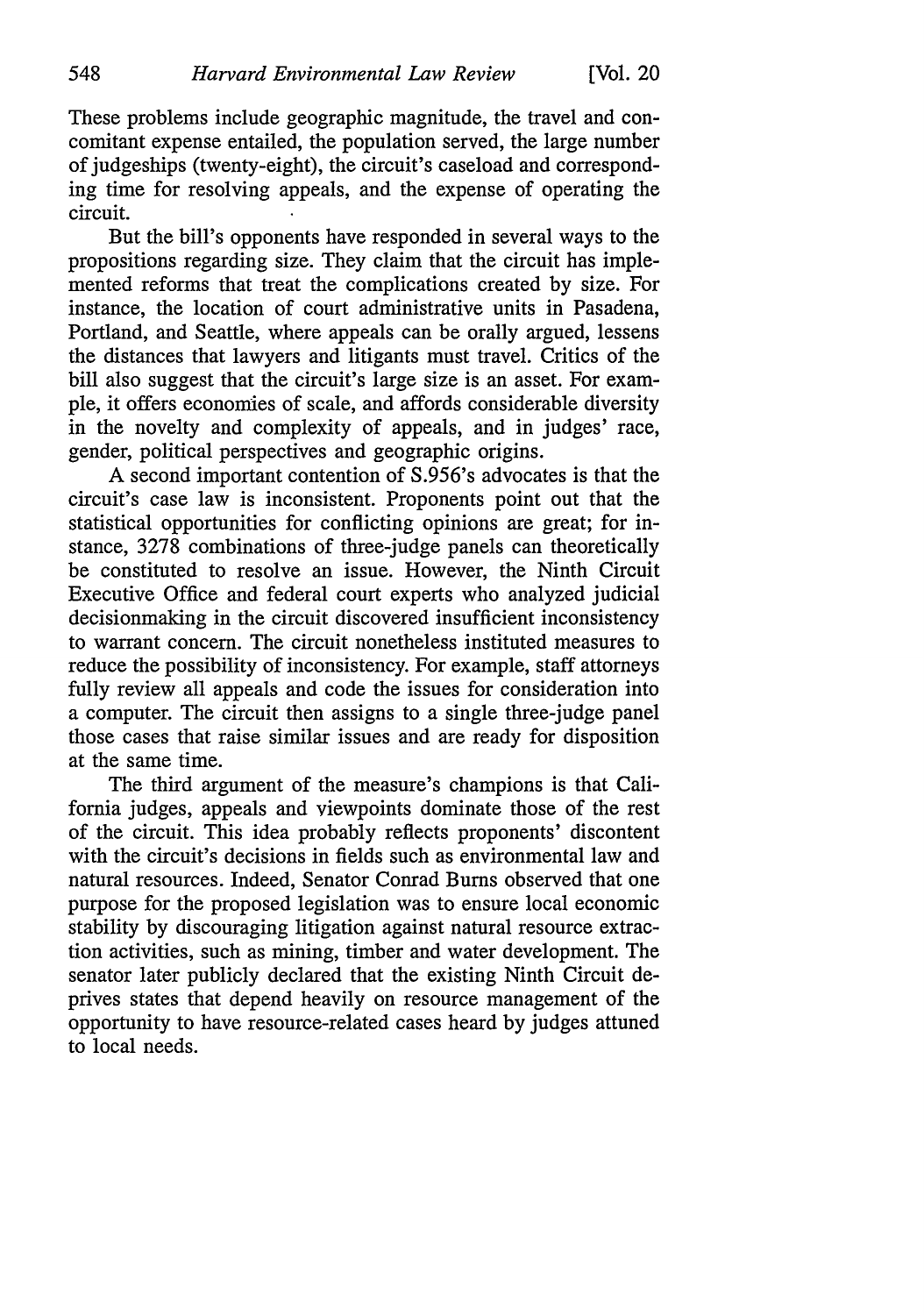It is this attitude that leads some critics of the circuit's bifurcation to characterize the legislation as "environmental gerrymandering." These opponents point out that substantive legal change is better effected by persuading Congress to modify the applicable law. Critics also question the sponsors' fundamental premise that the circuit's California-based judges, who do not even form a majority of the circuit, are monolithic and idiosyncratic. Assessment of the judges' philosophies and the computerized, random selection of panels undercut stereotypes of those members of the circuit who sit in California. More specifically, opponents assert that the present Ninth Circuit's record in resolving litigation that involves the environment and natural resources shows that the circuit is comparatively neutral. One study of the 125 most recent cases implicating these issues describes sixty-four decisions as "pro-environment" and sixty-five opinions as "con-environment."

Finally, the Senate Committee Report that accompanied the bill specifically rejected dissatisfaction with the circuit's environmental opinions as an appropriate rationale for dividing the circuit, even as the report acknowledged that some, but not all, proponents have registered such dissatisfaction.

There are a few other arguments in favor of and against bifurcating the circuit. Proponents of circuit-division contend that judges on a smaller circuit, such as the proposed Twelfth Circuit, which would have thirteen judges, will be more collegial, thereby enhancing efficiency. This may be true, but familiarity can also promote detrimental routinization, stifle intellectual discourse, and even (in unfortunate situations) breed contempt.

Furthermore, circuit-splitting's opponents claim that the proposed Ninth Circuit will have a substantially less favorable ratio of three-judge panels to appeals than the new Twelfth Circuit, as well as a less favorable ratio than that of the existing Ninth Circuit. Moreover, critics assert that the proposed Twelfth Circuit will create significant new administrative expenses and will replicate functions that the present Ninth Circuit discharges satisfactorily. They also suggest that dividing the circuit could fragment the unified interpretation of federal natural resources and environmental law that it now applies consistently throughout the West and across ecosystems spanning the political boundaries of the two proposed circuits.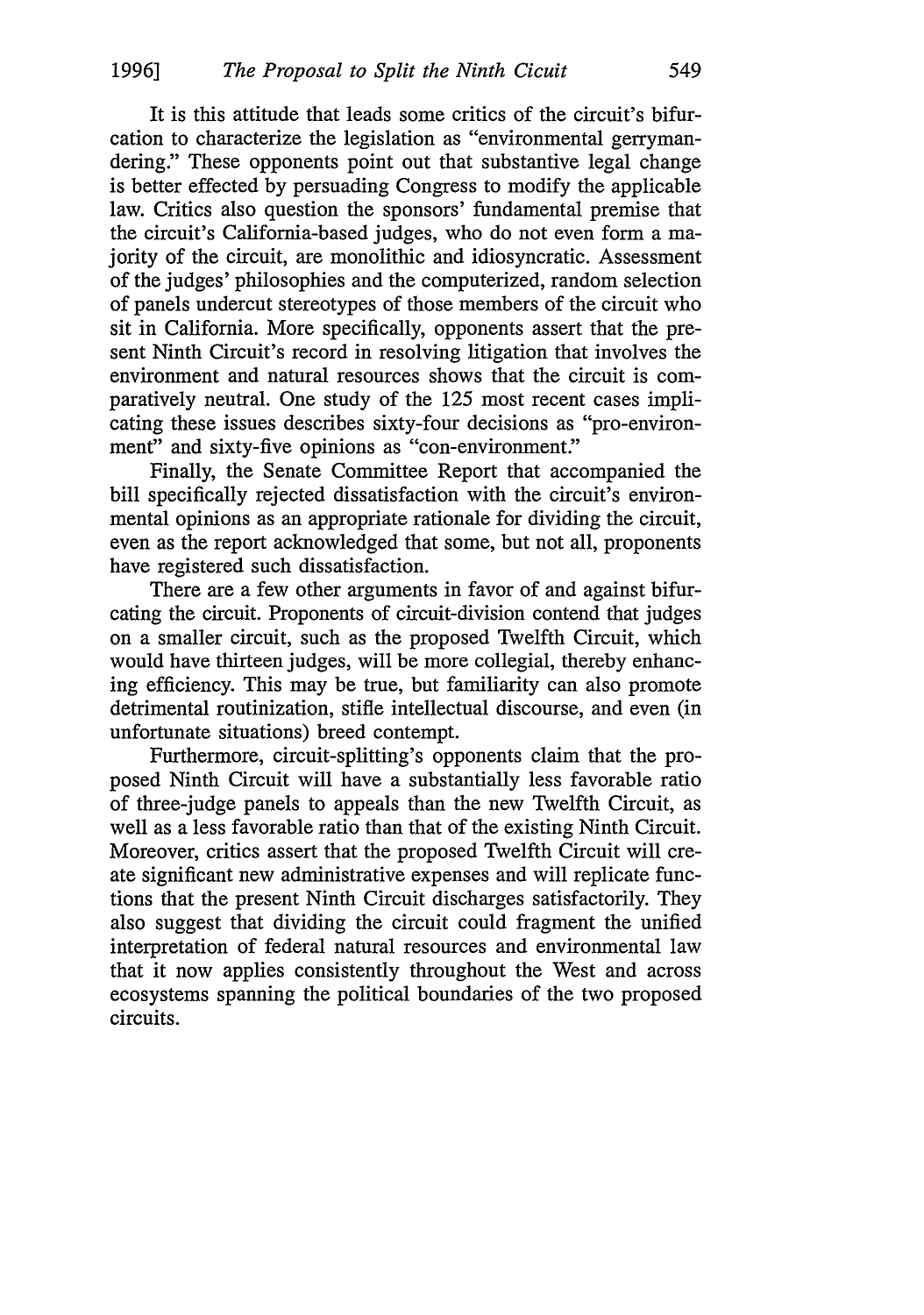During the fall of 1995, S.956's sponsors attempted to generate interest in the measure by encouraging governors and attorneysgeneral of Western states to announce their support for the bill. The advocates also participated in discussions with several Committee members and certain senators from states that would be affected by the Ninth Circuit's division. Arizona seemed especially important for S.956's proponents. They apparently found the committee vote of Senator Jon Kyl (R-Ariz.) significant and the state's caseload, population and Ninth Circuit active judges critical to securing felicitous bifurcation. The measure's champions had initially explored the prospect of placing Arizona in the Tenth Circuit but ultimately rejected that possibility, principally because it departed so much from the tradition of not shuttling states between circuits.

During a December Senate Judiciary Committee markup, the Committee agreed on an amended version that moves Arizona and Nevada to the proposed Twelfth Circuit, authorizes thirteen judges for the circuit, and locates its headquarters in Phoenix. Committee members, with the exception of Senator Howell Heflin (D-Ala.), voted along party lines in favor of sending the amended measure to the Senate floor. Senator Hatch announced that his vote was partly meant to encourage Senator Burns to remove the holds that he had imposed on Ninth Circuit nominees.

Senator Dianne Feinstein (D-Cal.) strongly opposed the amendment for many reasons. Perhaps most important, numerous benefits from the new Twelfth Circuit would come at the expense of the proposed Ninth Circuit. For instance, the proposed Ninth Circuit would have a very disadvantageous ratio of three-judge panels to appeals and would effectively be a single-state appellate court. Consequently, Senator Feinstein offered her own amendment that would have created a national commission to study the structure of the appeals courts, but the Committee rejected her proposal, 8-9.

While Congress debated S.956, several prominent public officials communicated their objections regarding the bill. For example, Governor Pete Wilson (R-Cal.) wrote Senator Hatch in December to voice strong opposition to any split of the Ninth Circuit until an objective study is completed, and expressed concern that bifurcation could foster inconsistency along the West Coast in fields such as environmental law. Chief Judge J. Clifford Wallace wrote every senator to explain why the Circuit Judicial